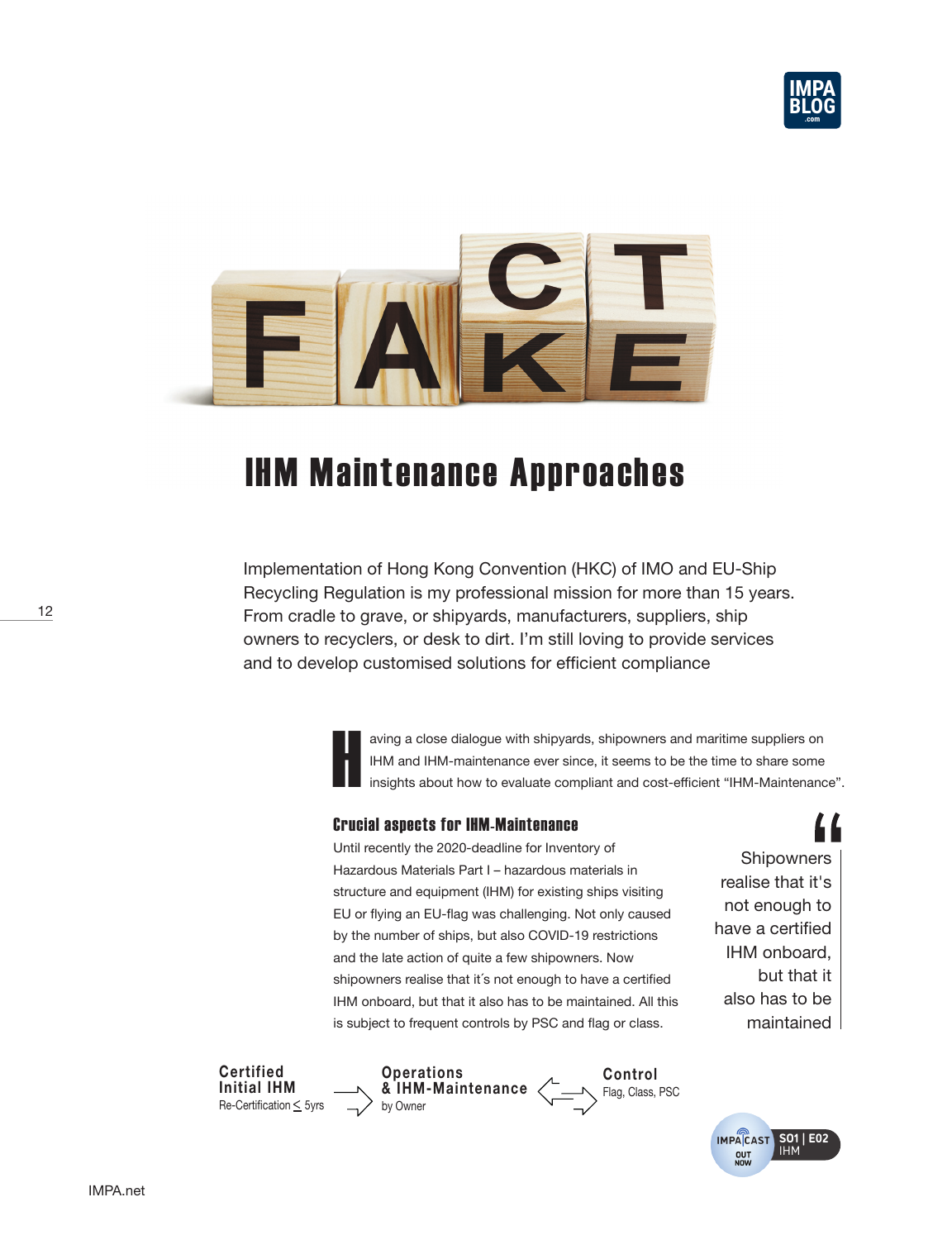This is often seen as a bureaucratic burden and consequences of IHM-incompliance are heavy. A structured approach is seldomly applied and in parallel, maritime suppliers struggle with providing necessary documents like Material Declarations (MD) and Suppliers Declaration of Conformity (SDoC) as gathering the required information from their own supply chains proves to be difficult. Outsourcing of this unwanted task seems to be an option for owners and suppliers alike.

On the other side, some IHM-Experts see IHM-Maintenance as a good business opportunity. Quite a few of them are in a gold rush as seen at the Yukon River in the 19th century. Many gold diggers lacked

For owners, manufacturers and suppliers it is a new challenge to document presence and absence of hazardous materials within products and onboard ships experience, were unprepared and overlooked basic things, but all hoped for a bright future. That ruined many of them but their advantage was, that they had no clients operating extremely valuable assets who trusted them and depended on their performance.

No doubt, for owners, manufacturers and suppliers it is a new challenge to

document presence and absence of hazardous materials within products and onboard ships. It's also outside of their comfort zone and core businesses. However, many other industries have developed principles for **material compliance data exchange**  decades ago which can be modified and applied for IHM-Maintenance. A sound understanding of such principles including full understanding and adoption to the ship specific requirements is the key for those taking care of IHM-Maintenance, which are not necessarily IHM-Experts.

#### Common practice for IHM-Maintenance

The core is identification of relevant order items and exchange with and support for suppliers. It is what it all starts with and a liability aspect. If this is not provided by the service supplier, or he's not capable of doing it correctly, the cost of IHM Maintenance is increased and document quality reduced.

Some "service approaches" require from owners to collect suppliers' documents and provide them to the service supplier once a month. In the same frequency ships are asked for onboard-changes relevant for maintaining the IHM. Consequently, most of the work, liabilities and time remains with the owner. The service fee and level is low, as like quality of IHM-Maintenance but owners remain heavily involved. If this is the approach by the service supplier, it seems better that the owners keep all in his own hands.

Many service suppliers are not selecting relevant order items and copy entire order lists for requesting documents from suppliers. One request for 27 items reviewed by us showed that only one of the items was relevant. What a waste of time and unnecessary workload for suppliers. No wonder that some start charging for the documentation. As open requests must be documented for ensuring reflection of accurate status of IHM, avoidable gaps for the ships are caused which will trigger problems during PSC-inspections and re-certification of IHM.

Another approach is that order or ship-specific documents are requested for items. This increases the documentation efforts for suppliers tremendously and indicates a substantial lack of understanding as the SDoC is company specific and MD a product or product group specific document.

The worst seen so far is, that a supplier forwards order data to a service supplier who copies all items into one MD and sends it to the requesting owners.